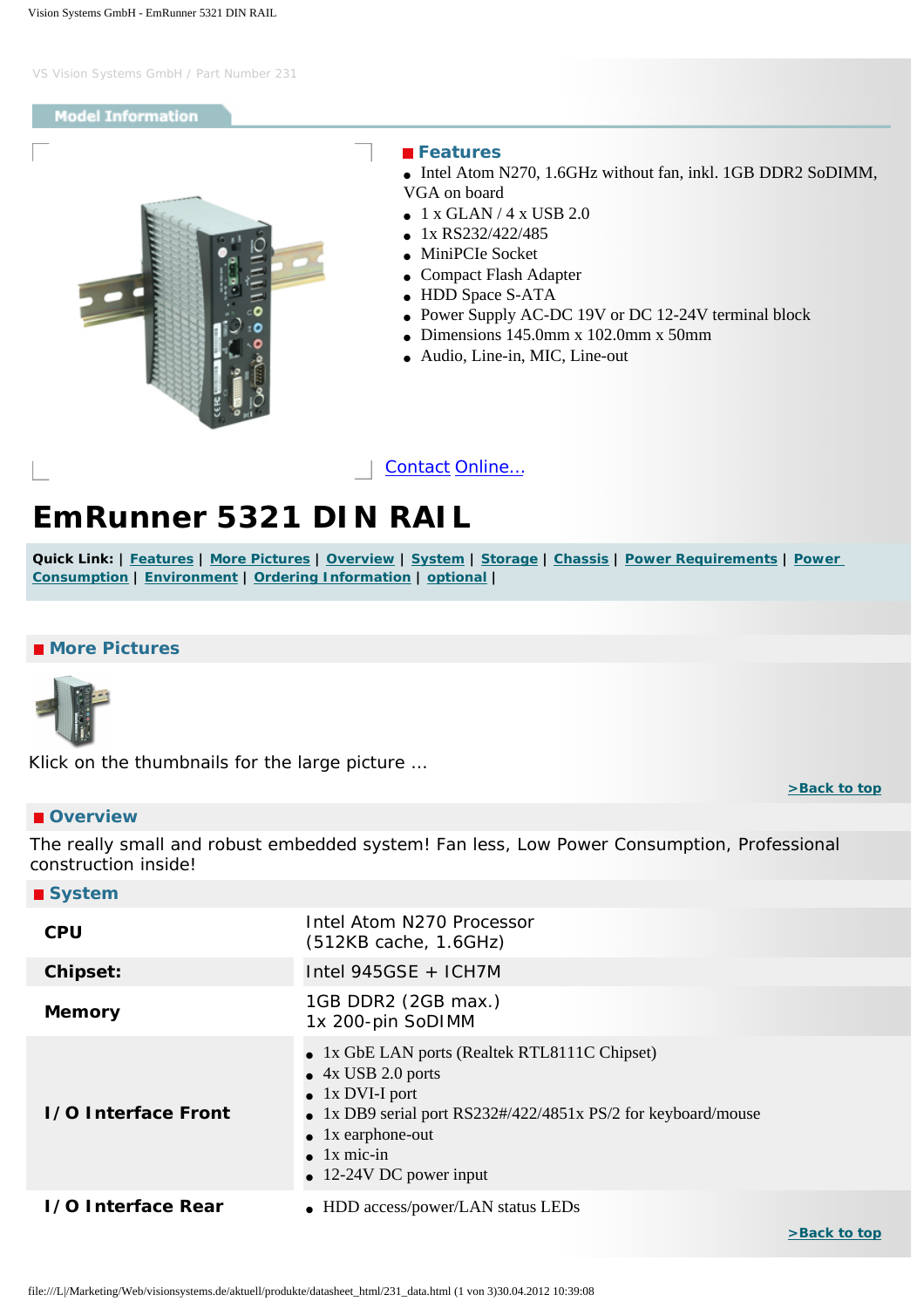<span id="page-1-6"></span><span id="page-1-5"></span><span id="page-1-4"></span><span id="page-1-3"></span><span id="page-1-2"></span><span id="page-1-1"></span><span id="page-1-0"></span>

| ■ Storage                  |                                                                                                                                                                                    |              |
|----------------------------|------------------------------------------------------------------------------------------------------------------------------------------------------------------------------------|--------------|
| HDD/SSD                    | 1x 2.5" SATA HDD drive bay                                                                                                                                                         |              |
| <b>Flash</b>               | 1x internal CF socket                                                                                                                                                              |              |
|                            |                                                                                                                                                                                    | >Back to top |
| <b>■ Chassis</b>           |                                                                                                                                                                                    |              |
| Construction               | Aluminium chassis with fanless design                                                                                                                                              |              |
| <b>Expansion slot</b>      | 1x miniPCIe + SIM                                                                                                                                                                  |              |
| <b>Dimensions</b>          | 145 x 102 x 50 mm                                                                                                                                                                  | >Back to top |
| <b>Power Requirements</b>  |                                                                                                                                                                                    |              |
| <b>DC</b>                  | 12V - 24V DC on-board power support                                                                                                                                                | >Back to top |
| <b>Power Consumption</b>   |                                                                                                                                                                                    |              |
| Average system alone       | ca. 10.5W                                                                                                                                                                          | >Back to top |
| <b>Environment</b>         |                                                                                                                                                                                    |              |
| <b>Operating Temp.</b>     | $0^{\circ}$ C - 50 $^{\circ}$ C                                                                                                                                                    |              |
| Storage Temp.              | $-20^{\circ}$ C $-80^{\circ}$ C                                                                                                                                                    |              |
|                            |                                                                                                                                                                                    | >Back to top |
| Ordering Information       |                                                                                                                                                                                    |              |
| Part number                | 231<br>EmRunner 5321                                                                                                                                                               |              |
| <b>Packing list</b>        | EmRunner 5321 Embedded System<br>(incl. CPU 1.6GHz, 1GB DDR2 RAM)<br>Driver CD, English documentation<br>1 x PS-2 Y cable for keyboard/mouse<br>1 x 2-pin apertable terminal block |              |
|                            |                                                                                                                                                                                    | >Back to top |
| optional                   |                                                                                                                                                                                    |              |
| <b>Mass Storage device</b> | 2.5 HDD SATA<br>2.5 SSD SATA<br>Compact Flash Card                                                                                                                                 |              |
| <b>Power Supply</b>        | <b>DR7524</b>                                                                                                                                                                      |              |
|                            |                                                                                                                                                                                    | >Back to top |